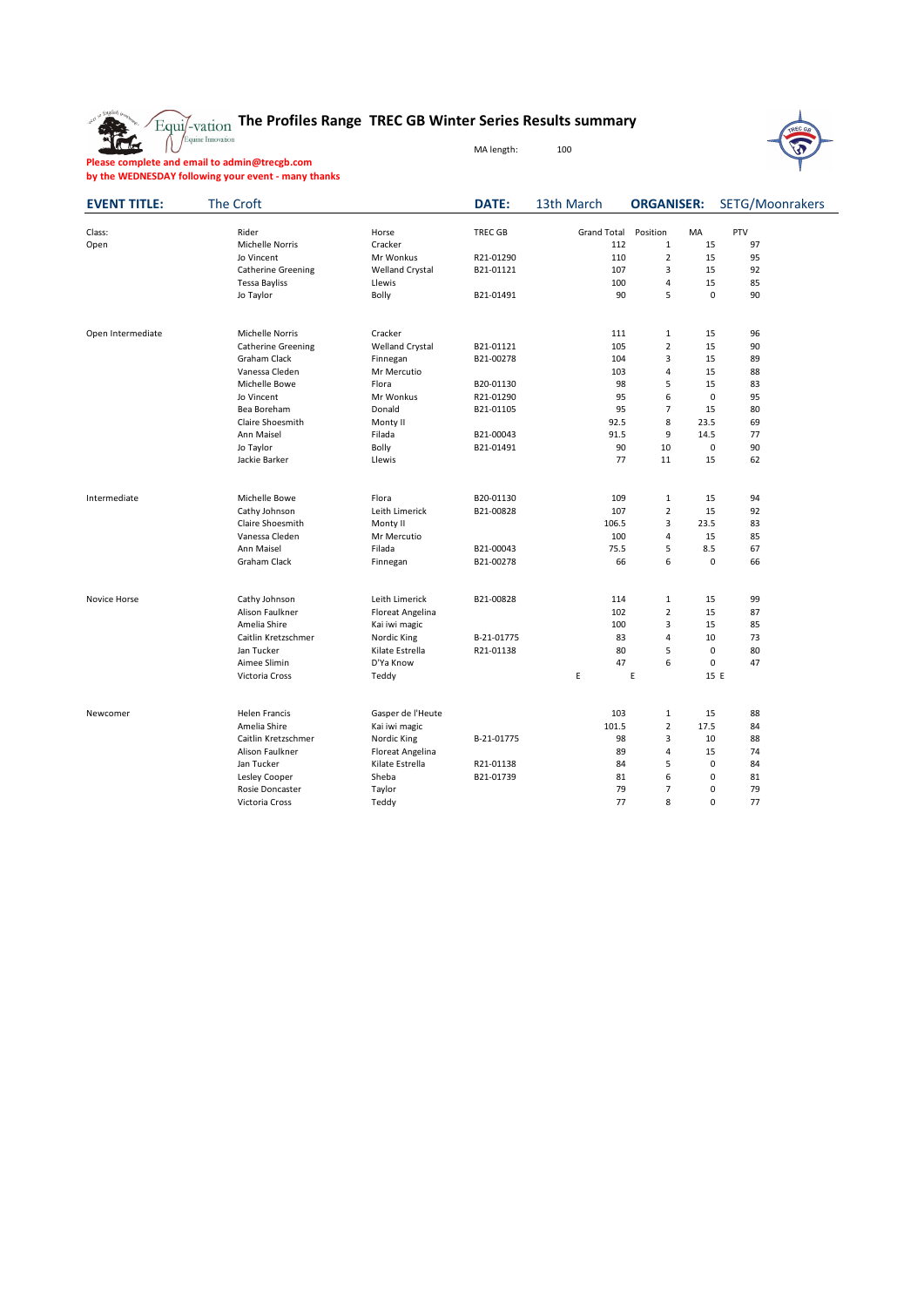

|                           |                   | Mount from Block<br><b>HORSE</b> (very |    | Bramble X<br>Corridor |                 |                 | $\mathcal{P}_{\mathcal{U}}$<br><b>Branches</b> | Rein Back       | Neck Rein       | Kinhanger Steps | Deductions for circline<br>Ruidden Immobility |    | <b>PTV</b>   | CANTER |      | MA           | <b>GRAND</b> |     |
|---------------------------|-------------------|----------------------------------------|----|-----------------------|-----------------|-----------------|------------------------------------------------|-----------------|-----------------|-----------------|-----------------------------------------------|----|--------------|--------|------|--------------|--------------|-----|
| <b>RIDER</b>              | <b>TREC GB NO</b> | important)                             |    |                       | iangle          | Weave           |                                                |                 |                 |                 |                                               |    | <b>TOTAL</b> |        | WALF | <b>TOTAL</b> | <b>TOTAL</b> | ್ಧೆ |
| <b>Michelle Norris</b>    |                   | Cracker                                | 10 | 10                    | 10 <sup>1</sup> |                 |                                                | 10              | 10              | ו∪⊥             | 10 <sub>1</sub>                               | 10 | -97          | 15     |      | 15           | 112          |     |
| Jo Vincent                | R21-01290         | Mr Wonkus                              | 10 | 10                    | 10 <sup>1</sup> |                 |                                                | 10              | 10              | 10              | 10 <sup>1</sup>                               | 10 | 951          | 15     |      | 15           | 110          |     |
| <b>Catherine Greening</b> | B21-01121         | <b>Welland Crystal</b>                 | 10 |                       |                 | 10 <sup>1</sup> | 10                                             | 10              | 10              | 10              |                                               | 10 | 92.          | 15     | 0    | 15           | 107          |     |
| <b>Tessa Bayliss</b>      |                   | Llewis                                 | 10 |                       |                 |                 | 10                                             | 10 <sup>1</sup> | 10 <sub>1</sub> | 10              |                                               | 10 | 85           | 15     | 0    | 15           | 100          |     |
| Jo Taylor                 | B21-01491         | <b>Bolly</b>                           | 10 |                       | 10 <sup>1</sup> | 10 I            | 10                                             | 10              |                 |                 |                                               | 10 | 90           |        |      |              | 90           |     |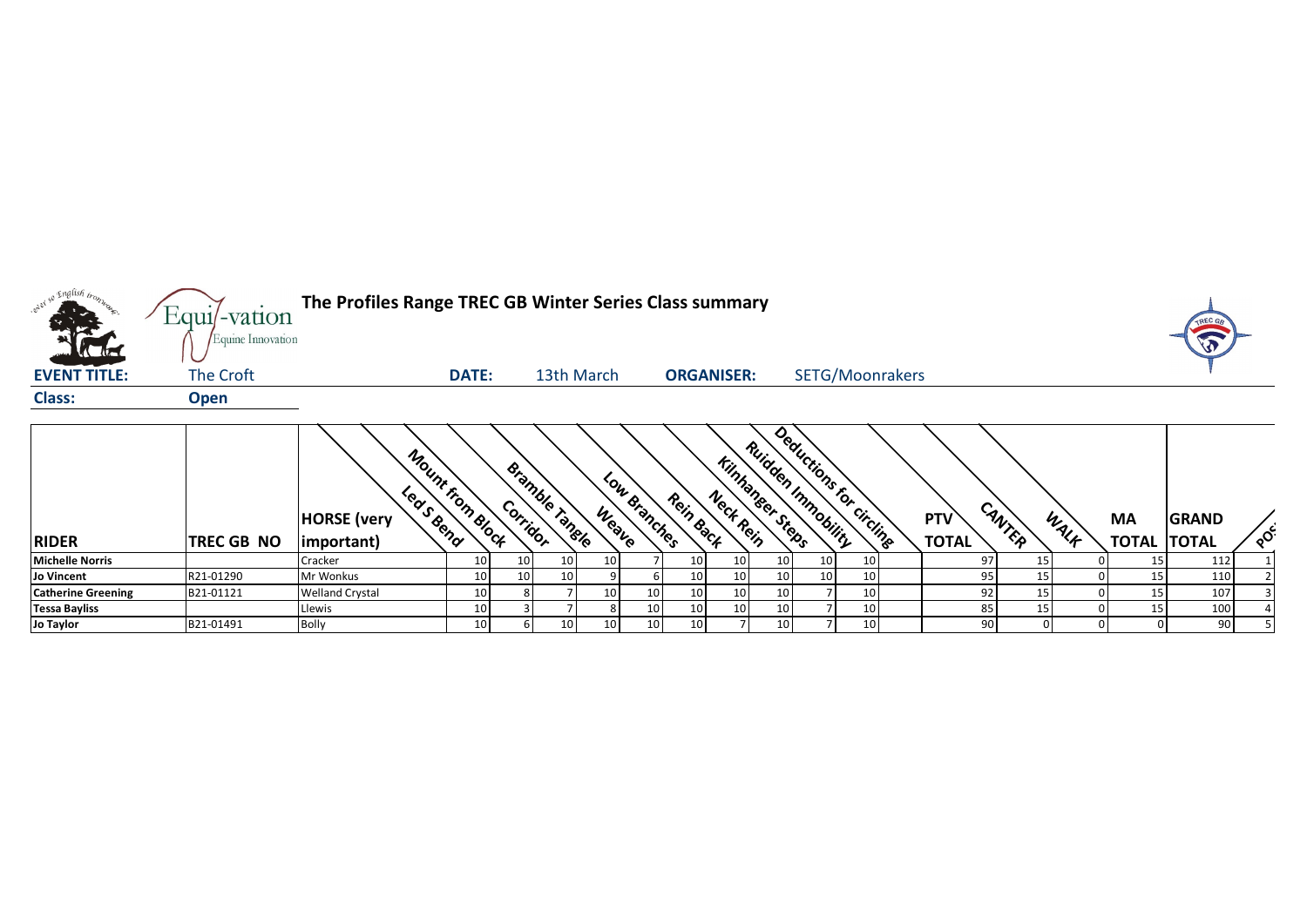| over so English trong     | Equi/-vation             | The Profiles Range TREC GB Winter Series Class summary |                  |          |                |                       |                       |                   |                                              |                         |    |                     |              |      |                                 | TREC GA      |          |
|---------------------------|--------------------------|--------------------------------------------------------|------------------|----------|----------------|-----------------------|-----------------------|-------------------|----------------------------------------------|-------------------------|----|---------------------|--------------|------|---------------------------------|--------------|----------|
|                           | Equine Innovation        |                                                        |                  |          |                |                       |                       |                   |                                              |                         |    |                     |              |      |                                 |              |          |
| <b>EVENT TITLE:</b>       | The Croft                |                                                        | <b>DATE:</b>     |          | 13th March     |                       |                       | <b>ORGANISER:</b> |                                              | SETG/Moonrakers         |    |                     |              |      |                                 |              |          |
| <b>Class:</b>             | <b>Open Intermediate</b> |                                                        |                  |          |                |                       |                       |                   |                                              |                         |    |                     |              |      |                                 |              |          |
| <b>RIDER</b>              | <b>TREC GB NO</b>        | Leas Bend<br><b>HORSE</b> (very<br>important)          | Mount from Block | Corridor | Bramble range  | Low Branches<br>Weave | Rein Back             | Neck Rein         | Ruidden Immobility<br><b>Kinhaneer Steps</b> | Deductions for circline |    | PTV<br><b>TOTAL</b> | CANTER       | WALK | <b>MA</b><br><b>TOTAL TOTAL</b> | <b>GRAND</b> | $\delta$ |
| <b>Michelle Norris</b>    |                          | Cracker                                                | 10 <sup>1</sup>  | 10       | 10             | 9                     | 10 <sup>1</sup><br>10 | 10 <sup>1</sup>   | 10                                           |                         | 10 | 96                  | 15           |      | 15                              | 111          |          |
| <b>Catherine Greening</b> | B21-01121                | <b>Welland Crystal</b>                                 | 10               | 10       |                | 9                     | 10<br>10              |                   | 10                                           |                         | 10 | 90                  | 15           |      | 15                              | 105          |          |
| <b>Graham Clack</b>       | B21-00278                | Finnegan                                               | 10 <sup>1</sup>  |          | 10             | 10                    | $\overline{9}$        | $\overline{7}$    | 10                                           | $\overline{7}$          | 10 | 89                  | 15           |      | 15                              | 104          |          |
| Vanessa Cleden            |                          | Mr Mercutio                                            | 10 <sup>1</sup>  |          | 10             | 10                    | 10 <sup>1</sup><br>10 | 7 <sup>1</sup>    | 10                                           | $\overline{3}$          | 10 | 88                  | 15           |      | 15                              | 103          |          |
| <b>Michelle Bowe</b>      | B20-01130                | Flora                                                  | $\overline{2}$   | 10       |                | 10                    | 10 <sup>1</sup>       | 10                | 10                                           | $\overline{7}$          | 10 | 83                  | 15           |      | 15                              | 98           |          |
| Jo Vincent                | R21-01290                | Mr Wonkus                                              | 10               | 10       | 10             | 9                     | 10                    | 10                | 10                                           | 10 <sup>1</sup>         | 10 | 95                  | $\mathbf{0}$ |      |                                 | 95           |          |
| <b>Bea Boreham</b>        | B21-01105                | Donald                                                 | $\overline{3}$   | 10       | 10             | 10                    | 10 <sup>1</sup>       | 7 <sup>1</sup>    | 10                                           | $\overline{3}$          | 10 | 80                  | 15           |      | 15                              | 95           |          |
| <b>Claire Shoesmith</b>   |                          | Monty II                                               | 3                | 10       | 10             | 10                    |                       | $\overline{0}$    |                                              | 10 <sup>1</sup>         | 10 | 69                  | 15           | 8.5  | 23.5                            | 92.5         |          |
| <b>Ann Maisel</b>         | B21-00043                | Filada                                                 | 10               | 10       | $\overline{4}$ | 10                    | 10<br>$\overline{7}$  | $6 \mid$          | 10                                           | $\overline{0}$          | 10 | 77                  | 14.5         |      | 14.5                            | 91.5         |          |
| Jo Taylor                 | B21-01491                | Bolly                                                  | 10               |          |                | 10                    | 10 <sup>1</sup><br>10 | 7 <sup>1</sup>    | 10                                           | 10 <sup>1</sup>         | 10 | 90                  | $\Omega$     |      |                                 | 90           | 10       |
| <b>Jackie Barker</b>      |                          | Llewis                                                 | 10 <sup>1</sup>  |          | 10             | 9                     |                       | $\overline{2}$    |                                              | $\overline{7}$          | 10 | 62                  | 15           |      | 15                              | 77           | 11       |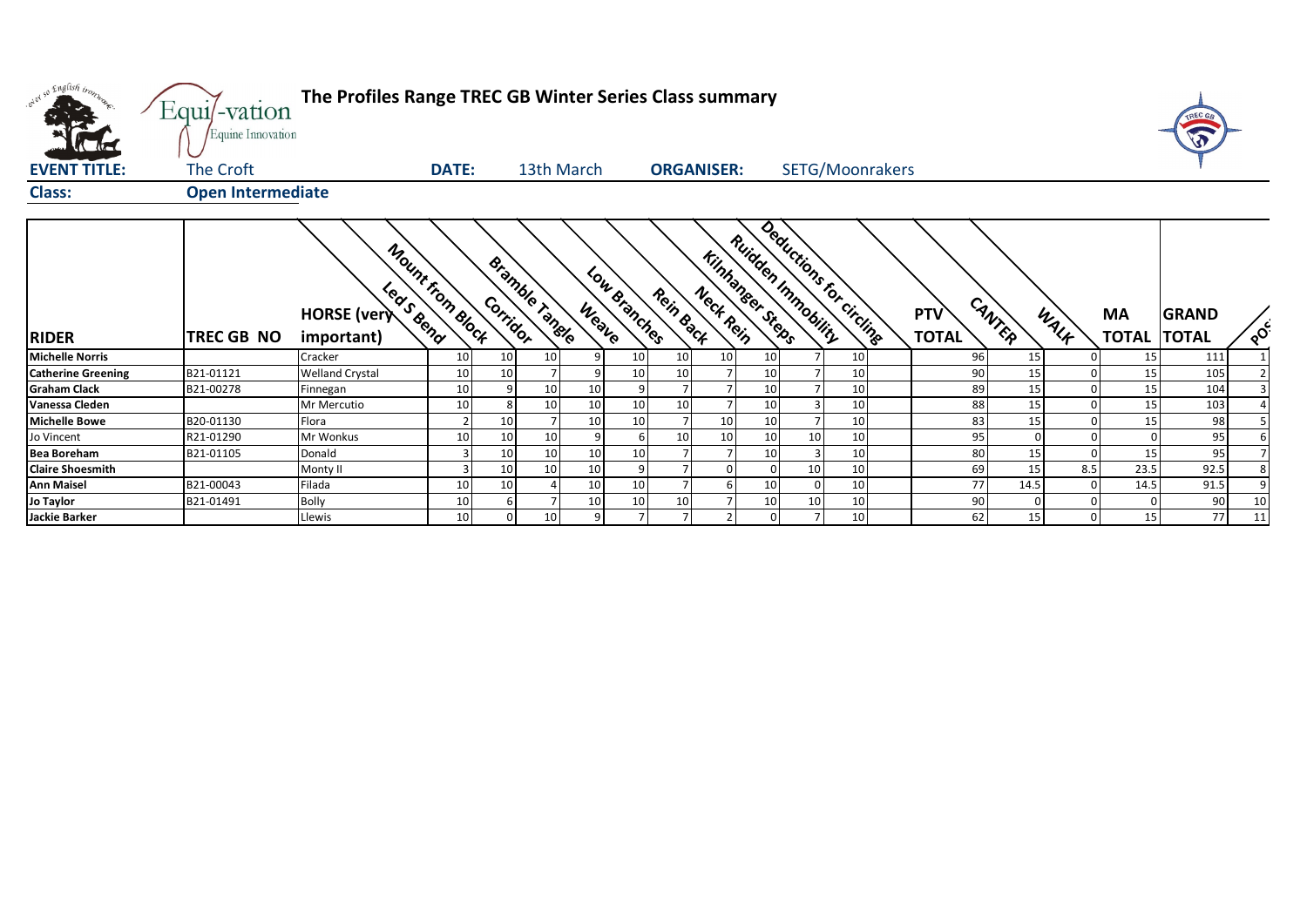| where so English trong  | Equi/-vation<br>Equine Innovation | The Profiles Range TREC GB Winter Series Class summary |                       |                 |           |                        |               |                   |       |                 |                  |                          |                            |        |      |                                 | TREC GA      |          |
|-------------------------|-----------------------------------|--------------------------------------------------------|-----------------------|-----------------|-----------|------------------------|---------------|-------------------|-------|-----------------|------------------|--------------------------|----------------------------|--------|------|---------------------------------|--------------|----------|
| <b>EVENT TITLE:</b>     | The Croft                         |                                                        | <b>DATE:</b>          |                 |           | 13th March             |               | <b>ORGANISER:</b> |       |                 |                  | SETG/Moonrakers          |                            |        |      |                                 |              |          |
| <b>Class:</b>           | <b>Intermediate</b>               |                                                        |                       |                 |           |                        |               |                   |       |                 |                  |                          |                            |        |      |                                 |              |          |
| <b>RIDER</b>            | TREC GB NO                        | <b>HORSE</b> (very<br>important)                       | <b>Bramble Tanele</b> | Corridor        | Nect Rein | <b>Kinhaneer Steps</b> | <b>Bridge</b> | Low Branches      | Weave | Leas Bend       | Mount from Block | Deductions for circlings | <b>PTV</b><br><b>TOTAL</b> | CANTER | WALK | <b>MA</b><br><b>TOTAL TOTAL</b> | <b>GRAND</b> | $\delta$ |
| <b>Michelle Bowe</b>    | B20-01130                         | Flora                                                  | 10                    | 10              |           | 10                     | 10            | 10                |       | 10              | 10               | 10                       | 94                         | 15     |      | 15                              | 109          |          |
| <b>Cathy Johnson</b>    | B21-00828                         | Leith Limerick                                         |                       | 10              | 10        |                        |               | 10                |       | 10              | 10               | 10                       | 92                         | 15     |      | 15                              | 107          |          |
| <b>Claire Shoesmith</b> |                                   | Monty II                                               |                       | 10              |           | 10                     | 10            | 10                |       | 10              | 3                | 10                       | 83                         | 15     | 8.5  | 23.5                            | 106.5        |          |
| Vanessa Cleden          |                                   | Mr Mercutio                                            |                       | 10              | 10        | 10                     |               | 10                |       |                 | q                | 10                       | 85                         | 15     |      | 15                              | 100          |          |
| Ann Maisel              | B21-00043                         | Filada                                                 |                       | 10 <sup>1</sup> |           | 10                     |               | 10                |       | 10              | $\Omega$         | 10                       | 67                         | 8.5    |      | 8.5                             | 75.5         |          |
| <b>Graham Clack</b>     | B21-00278                         | Finnegan                                               |                       | 10              |           |                        |               |                   |       | 10              | 10               | 10                       | 66                         |        |      |                                 | 66           |          |
| Aimee Slimin            | withdrew                          | D'Ya Know                                              |                       |                 |           |                        |               |                   |       | 0               | $\Omega$         |                          |                            |        |      |                                 | $\Omega$     |          |
| <b>Bea Boreham</b>      | B21-001105                        | Donald                                                 | 61                    | 10              |           | 10                     |               | 0E                |       | 10 <sup>1</sup> | 10               | 10                       |                            |        |      | 0E                              |              |          |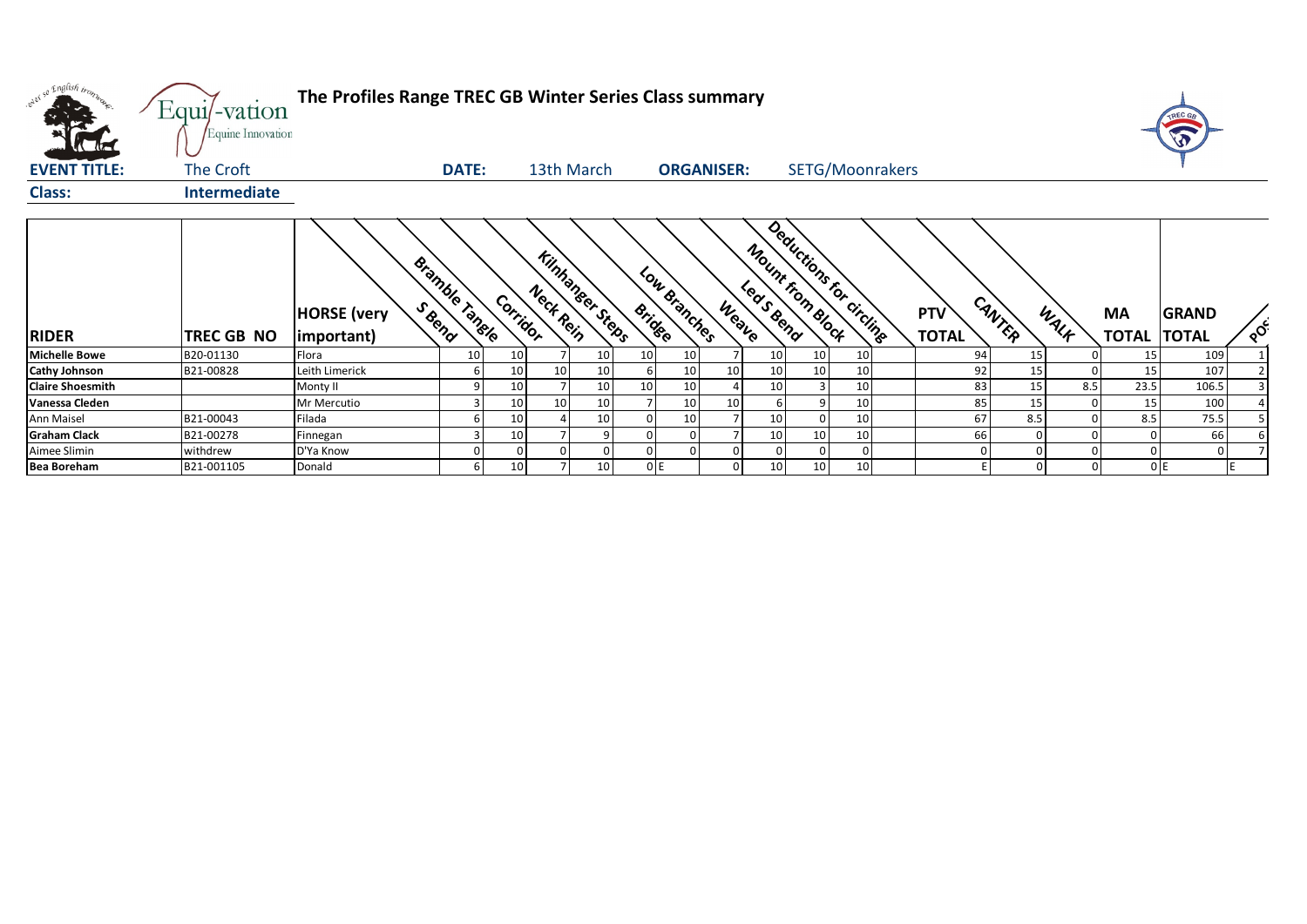| where so English trong | Equi/-vation<br>Equine Innovation | The Profiles Range TREC GB Winter Series Class summary |                |                 |                       |                        |               |                   |       |                               |                          |                            |          |      |                                 | TREC GA      |          |
|------------------------|-----------------------------------|--------------------------------------------------------|----------------|-----------------|-----------------------|------------------------|---------------|-------------------|-------|-------------------------------|--------------------------|----------------------------|----------|------|---------------------------------|--------------|----------|
| <b>EVENT TITLE:</b>    | The Croft                         |                                                        | <b>DATE:</b>   |                 |                       | 13th March             |               | <b>ORGANISER:</b> |       |                               | SETG/Moonrakers          |                            |          |      |                                 |              |          |
| <b>Class:</b>          | <b>Novice Horse</b>               |                                                        |                |                 |                       |                        |               |                   |       |                               |                          |                            |          |      |                                 |              |          |
| <b>RIDER</b>           | TREC GB NO                        | <b>HORSE</b> (very<br>(important)                      | Bramble Tangle |                 | Nect Rein<br>Corridor | <b>Kinhaneer Steps</b> | <b>Bridge</b> | Low Branches      | Weave | Mount from Block<br>Leas Bend | Deductions for Circlines | <b>PTV</b><br><b>TOTAL</b> | CANTER   | WALK | <b>MA</b><br><b>TOTAL TOTAL</b> | <b>GRAND</b> | $\delta$ |
| <b>Cathy Johnson</b>   | B21-00828                         | Leith Limerick                                         | 10             | 10              | 10                    | 10                     | 10            | 10                | 10    | 10 <sup>°</sup><br>q          | 10                       | 99                         | 15       |      | 15                              | 114          |          |
| Alison Faulkner        |                                   | Floreat Angelina                                       |                | 10 <sup>1</sup> | 10                    |                        | 10            | 10                |       | 10<br>61                      | 10                       | 87                         | 15       |      | 15                              | 102          |          |
| Amelia Shire           |                                   | Kai iwi magic                                          | 10             | 10              |                       | 10                     |               | 10                |       | 10<br>10                      | 10 <sub>1</sub>          | 85                         | 15       |      | 15                              | 100          |          |
| Caitlin Kretzschmer    | B-21-01775                        | Nordic King                                            |                | 10              |                       | 10                     |               | 10                |       | 10 <sup>1</sup><br>9          |                          | 73                         | 10       |      | 10                              | 83           |          |
| Jan Tucker             | R21-01138                         | Kilate Estrella                                        | 10             | 10              |                       | 10                     |               | 10                |       | 10<br>10 <sup>1</sup>         | 8                        | 80                         | $\Omega$ |      |                                 | 80           |          |
| Aimee Slimin           |                                   | D'Ya Know                                              |                | 10              |                       |                        |               |                   |       | $\overline{9}$<br>$\Omega$    | 0                        | 47                         |          |      |                                 | 47           |          |
| Victoria Cross         |                                   | Teddy                                                  |                | 10 <sup>1</sup> |                       | 10                     | 3E            |                   |       | 10<br>10 <sup>1</sup>         | $\overline{0}$           |                            | 15       |      | 15 E                            |              |          |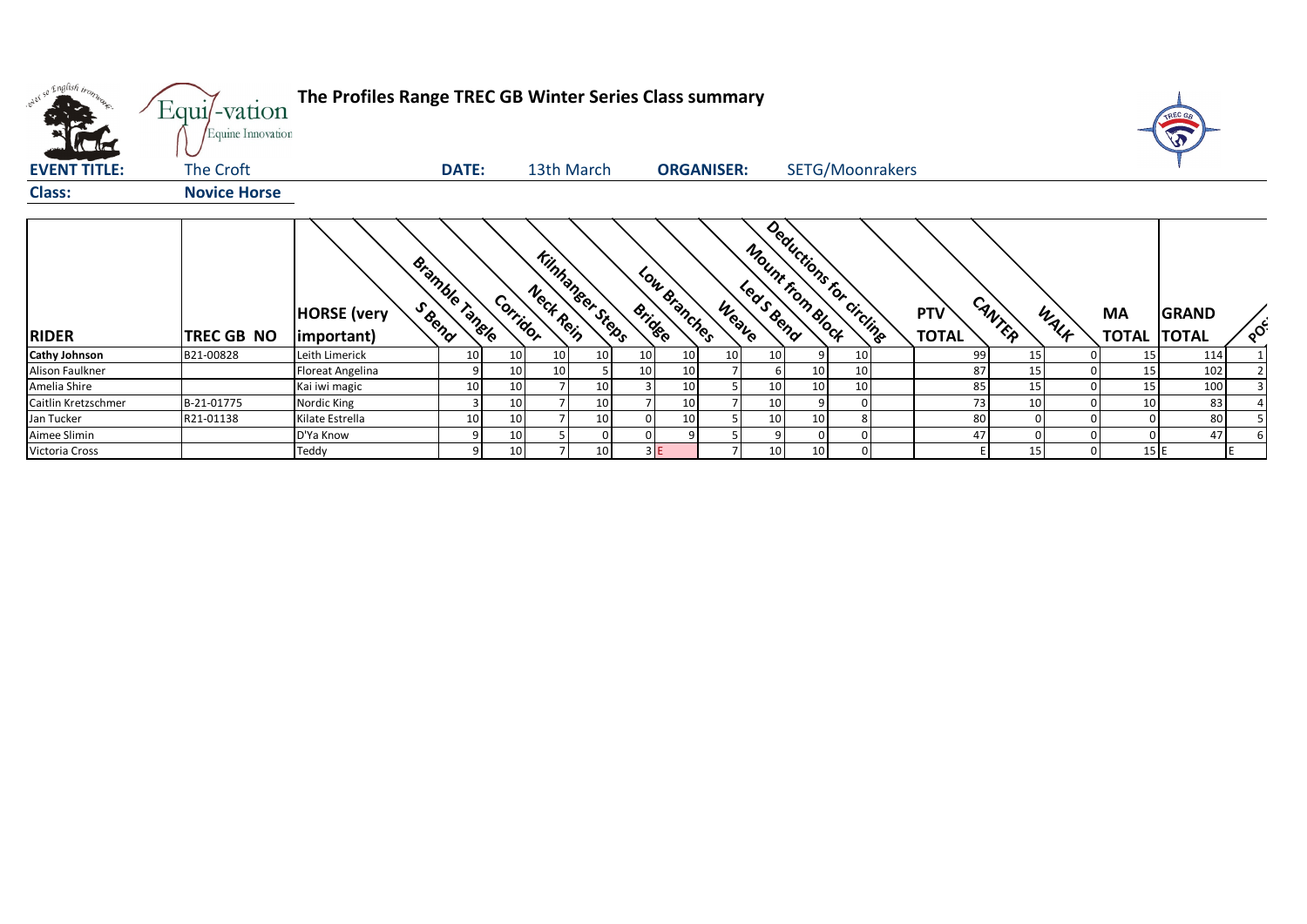| over so English trong                | Equi/-vation<br>Equine Innovation | The Profiles Range TREC GB Winter Series Class summary |                              |                 |                                     |                 |                 |                   |          |                       |    |                         |                            |        |      |                           | TREC G<br>A                  |          |
|--------------------------------------|-----------------------------------|--------------------------------------------------------|------------------------------|-----------------|-------------------------------------|-----------------|-----------------|-------------------|----------|-----------------------|----|-------------------------|----------------------------|--------|------|---------------------------|------------------------------|----------|
| <b>EVENT TITLE:</b><br><b>Class:</b> | The Croft<br><b>Newcomer</b>      |                                                        | <b>DATE:</b>                 |                 | 13th March                          |                 |                 | <b>ORGANISER:</b> |          |                       |    | SETG/Moonrakers         |                            |        |      |                           |                              |          |
| <b>RIDER</b>                         | <b>TREC GB NO</b>                 | S Bend<br>HORSE (very important)                       | Low Branches<br><b>Weave</b> |                 | Ridden Immobility<br>Turnaround Box |                 | <b>Bridge</b>   | Neck Rein         | Corridor | <b>Bramble Tangle</b> |    | Deductions for circline | <b>PTV</b><br><b>TOTAL</b> | CANTER | WALK | <b>MA</b><br><b>TOTAL</b> | <b>GRAND</b><br><b>TOTAL</b> | $\delta$ |
| <b>Helen Francis</b>                 |                                   | Gasper de l'Heute                                      | 10                           |                 |                                     | 10 <sup>°</sup> | 10 <sup>1</sup> | 10                | 10       |                       | 10 | 10                      | 88                         | 15     |      | 15                        | 103                          |          |
| Amelia Shire                         |                                   | Kai iwi magic                                          |                              | 10              |                                     | 10 <sup>°</sup> | 10 <sup>1</sup> | 10                | 10       |                       |    | 10                      | 84                         | 15     | 2.5  | 17.5                      | 101.5                        |          |
| Caitlin Kretzschmer                  | B-21-01775                        | Nordic King                                            |                              | 10              |                                     | 10 <sup>°</sup> | 10 <sup>1</sup> | 10                |          |                       | 10 |                         | 88                         |        |      | 10                        | 98                           |          |
| Alison Faulkner                      |                                   | Floreat Angelina                                       |                              |                 |                                     | 10              | 10 <sup>1</sup> |                   |          |                       |    | 10                      | 74                         | 15     |      | 15                        | 89                           |          |
| Jan Tucker                           | R21-01138                         | Kilate Estrella                                        |                              | 10              |                                     | 10 <sup>°</sup> | 10 <sup>1</sup> | 10                | 10       |                       | 10 | 10                      | 84                         |        |      |                           | 84                           |          |
| Lesley Cooper                        | B21-01739                         | Sheba                                                  |                              | 10              |                                     | 10 <sup>°</sup> | 10              | 10                |          |                       | 10 |                         | 81                         |        |      |                           | 81                           |          |
| Rosie Doncaster                      |                                   | Taylor                                                 |                              | 10              |                                     | 10 <sup>°</sup> | 10 <sup>1</sup> | 10                |          |                       | 10 |                         | 79                         |        |      |                           | 79                           |          |
| Victoria Cross                       |                                   | Teddy                                                  |                              | 10 <sup>1</sup> |                                     | 10 <sup>°</sup> | 10              | 10                |          | 10 <sup>1</sup>       | 10 |                         | 77                         |        |      |                           | 77                           |          |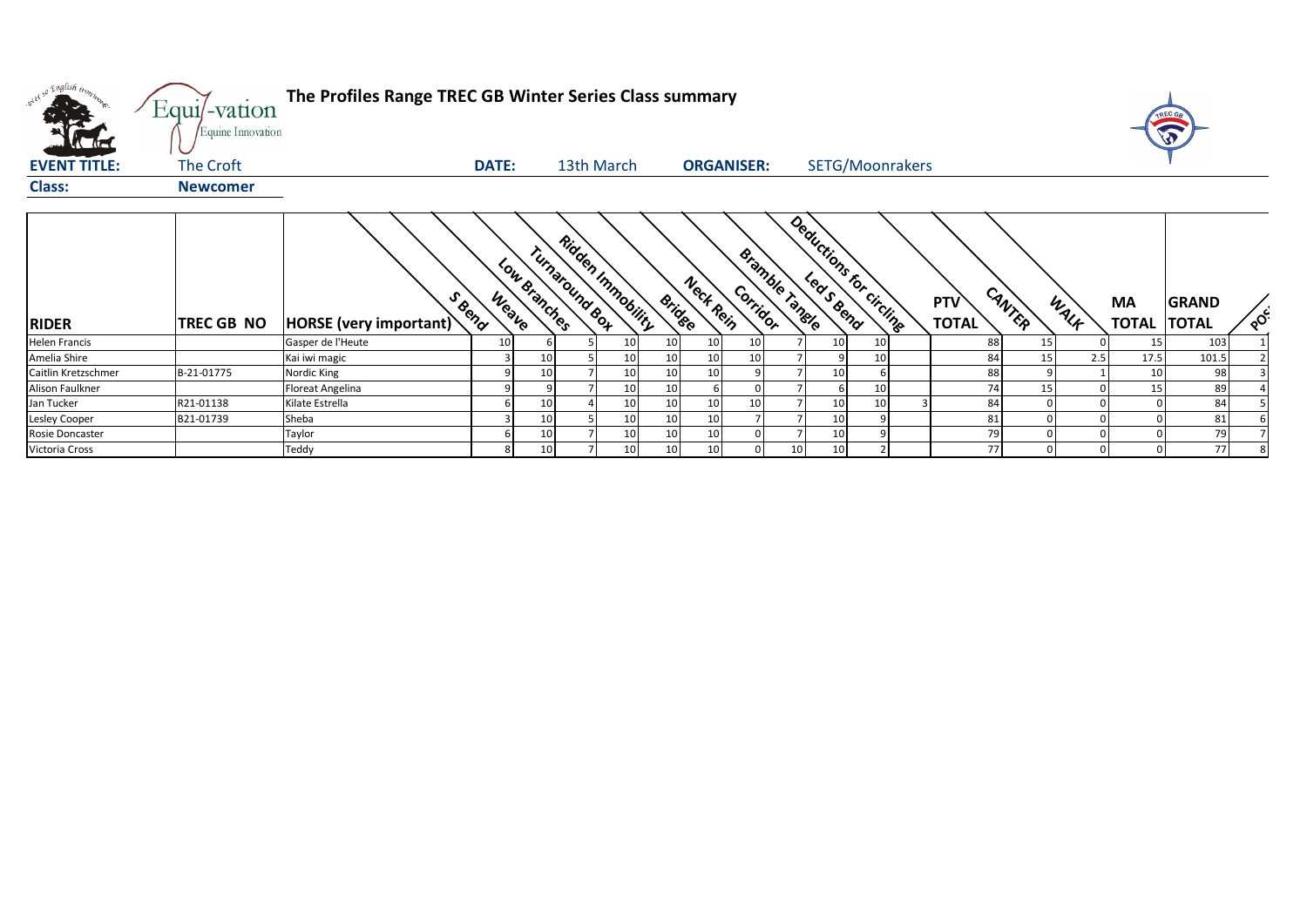| TREC GB             |                   | <b>TREC GB Winter Series Class summary</b> |               |                 |                                     |    |               |                   |       |                 |                                             |                 |                            |            |      | TREC G<br>E                     |              |          |
|---------------------|-------------------|--------------------------------------------|---------------|-----------------|-------------------------------------|----|---------------|-------------------|-------|-----------------|---------------------------------------------|-----------------|----------------------------|------------|------|---------------------------------|--------------|----------|
| <b>EVENT TITLE:</b> | The Croft         |                                            | <b>DATE:</b>  |                 | 13th March                          |    |               | <b>ORGANISER:</b> |       |                 | SETG/Moonrakers                             |                 |                            |            |      |                                 |              |          |
| <b>Class:</b>       | <b>Pairs</b>      |                                            |               |                 |                                     |    |               |                   |       |                 |                                             |                 |                            |            |      |                                 |              |          |
| <b>RIDER</b>        | <b>TREC GB NO</b> | <b>HORSE</b> (very<br>important)           | Bramble range | Corridor        | <b>Kinhaneer Steps</b><br>Neck Rein |    | <b>Bridge</b> | Low Branches      | Weave |                 | Deductions for circuits<br>Mount from Block |                 | <b>PTV</b><br><b>TOTAL</b> | CANTER     | WALK | <b>MA</b><br><b>TOTAL TOTAL</b> | <b>GRAND</b> | $\delta$ |
| Catherine/Jo T      |                   |                                            |               | 10 <sub>1</sub> | 10                                  | 10 | 10            | 10 <sub>l</sub>   |       | 10              | 10                                          |                 |                            | 82         | 15   | 15                              | 97           |          |
| Ann/Graham          |                   |                                            | 10            | 10 <sup>1</sup> | 10 <sup>1</sup>                     |    |               | 10 <sub>1</sub>   |       |                 | 10 <sup>1</sup>                             |                 |                            | 82<br>12.5 |      | 12.5                            | 94.5         |          |
| Cathy/Vanessa       |                   |                                            | 10            | 10              | 10                                  |    | 10            | 10                | 10    | 10 <sub>1</sub> | 10                                          | 10 <sup>1</sup> |                            | 90         |      |                                 | 90           |          |
| Alison/Katie        |                   |                                            |               | 10 <sup>1</sup> |                                     | 10 |               | 10                |       |                 | 10 <sup>1</sup>                             |                 |                            | 73         | 15   | 15 <sup>1</sup>                 | 88           |          |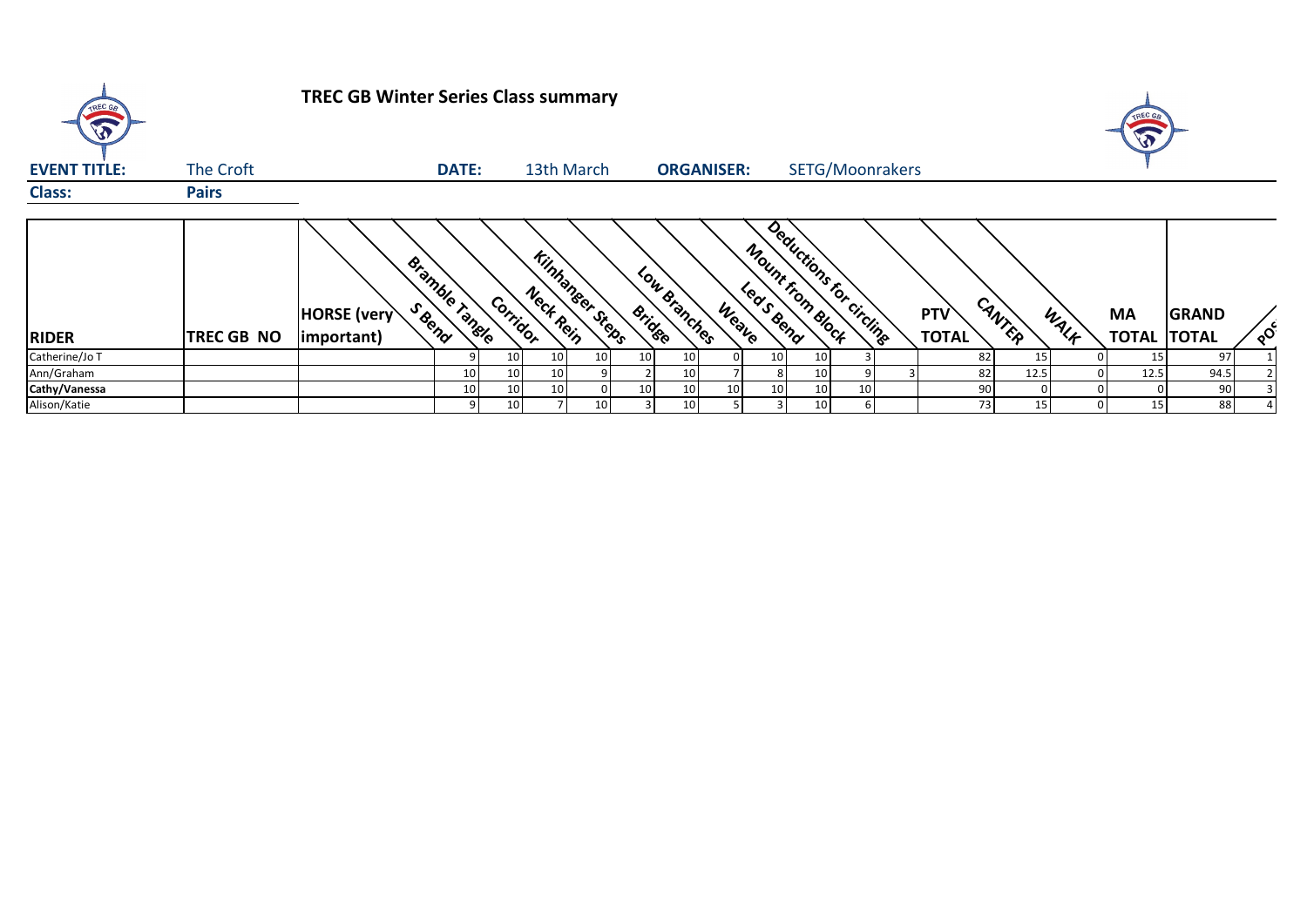| TREC GB<br>$\widehat{\widehat{\mathbb{Z}}}$ |                   | <b>TREC GB Winter Series Class summary</b> |              |                 |                                            |    |                 |                 |                            |                       |    |                     |        |      |                           |                                          |
|---------------------------------------------|-------------------|--------------------------------------------|--------------|-----------------|--------------------------------------------|----|-----------------|-----------------|----------------------------|-----------------------|----|---------------------|--------|------|---------------------------|------------------------------------------|
| <b>EVENT TITLE:</b>                         | The Croft         |                                            | <b>DATE:</b> |                 | 13th March                                 |    |                 |                 | <b>ORGANISER:</b>          | SETG/Moonrakers       |    |                     |        |      |                           |                                          |
| <b>Class:</b>                               | <b>Starter A</b>  |                                            |              |                 |                                            |    |                 |                 |                            |                       |    |                     |        |      |                           |                                          |
| <b>RIDER</b>                                | <b>TREC GB NO</b> | S Reno<br>HORSE (very important)           | Weave        | Low Branches    | <b>Ridden Immobility</b><br>Turnaround Box |    | <b>Bridge</b>   | Nect Rein       | Bramble Tangle<br>Corridor | Deductions for citing |    | PTV<br><b>TOTAL</b> | CANTER | WALK | <b>MA</b><br><b>TOTAL</b> | <b>GRAND</b><br>$\delta$<br><b>TOTAL</b> |
| Lesley Cooper                               |                   | Sheba                                      | 10           | 10              |                                            | 10 | 10 <sup>°</sup> | 10 <sub>l</sub> |                            | 10 <sup>1</sup>       | 10 | 92                  |        |      |                           | 92                                       |
| Rosie Doncaster                             |                   | Taylor                                     |              |                 |                                            |    | 10 <sub>1</sub> |                 |                            | 10 <sup>1</sup>       | 10 | 71                  |        |      |                           | 71                                       |
| Karen Stevens                               |                   | Wally                                      | 10           | 10 <sup>1</sup> |                                            |    |                 | 10              |                            | 10 <sup>1</sup>       |    | 68                  |        |      |                           | 68                                       |
| <b>Katie Snelling</b>                       |                   | Gasper de l'Heute                          |              |                 |                                            |    | 10              | 10 <sub>1</sub> |                            | 10 <sup>1</sup>       |    | 64                  |        |      |                           | 64                                       |